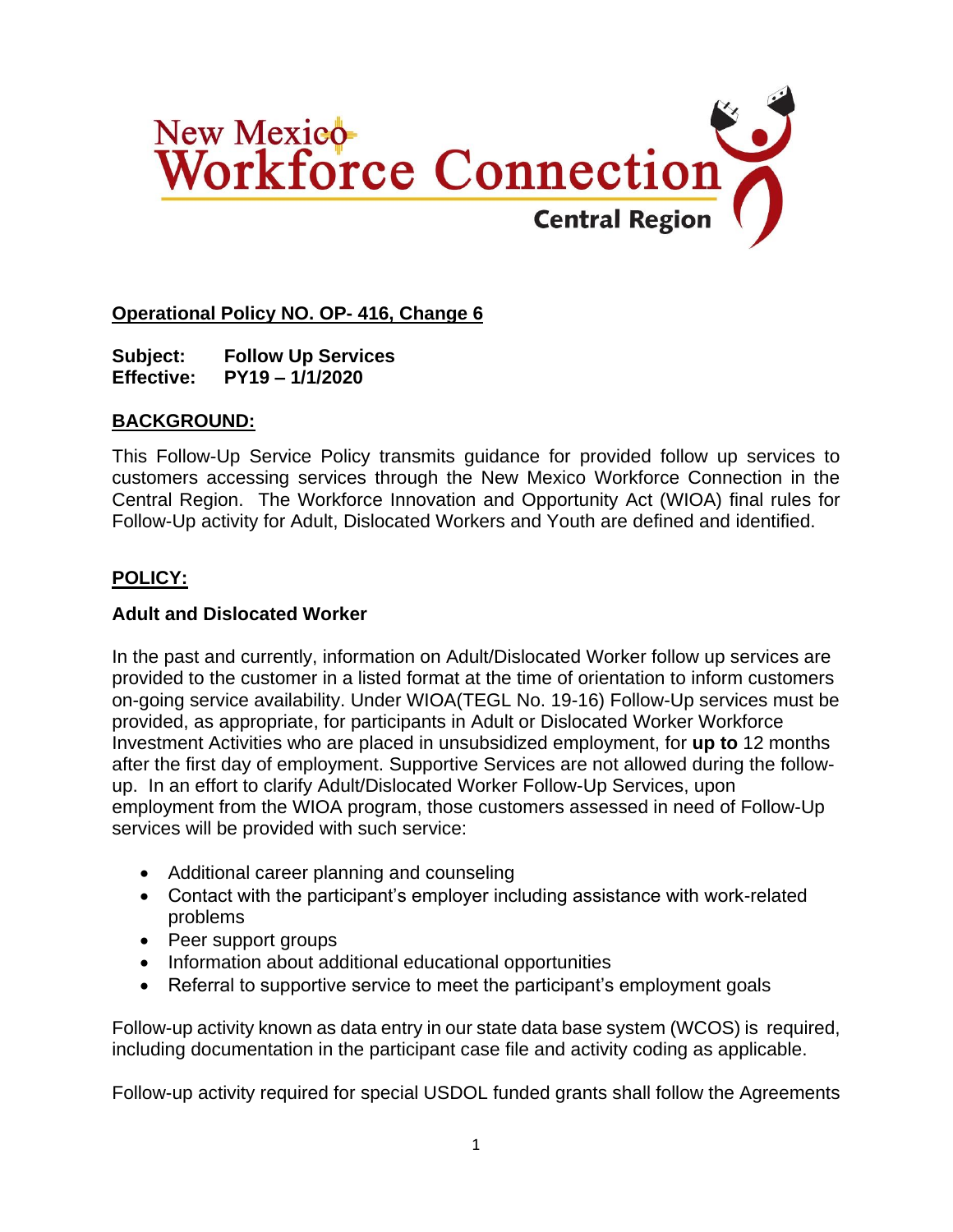set forth in the grant guidelines.

### *Note: Appropriate follow-up with be conducted once within the following two quarters of unsubsidized employment.*

## **Youth**

Follow-up services (20 CFR § 681.580) are critical services provided following a youth's exit (participant has not received services for 90 days and no additional services are scheduled) from the program to help ensure the youth is successful in employment and/or postsecondary education and training. Follow-up services may include regular contact with a youth participant's employer, including assistance in addressing work-related problems that arise. *(Follow-up services may begin immediately following the last expected date of service in the Youth Program when no future services are scheduled. Follow-up services do not cause the exit date to change and do not trigger re-enrollment in the program.)*

Follow-up services for youth also may include the following program elements:

- Supportive services
- Adult mentoring
- Financial literacy education
- Services that provide labor market and employment information about indemand industry sectors or occupation available in the local area, such as career awareness, career counseling, and career exploration services.
- Activities that help youth prepare for and transition to postsecondary education and training.

All youth participant must be offered an opportunity to receive follow-up services that align with their individual service strategies. Furthermore, follow-up services **must** be provided to all participants for a minimum of 12 months unless the participant declines to receive follow-up services or the participant cannot be located or contacted.

The types of services provided and the duration of services must be determined based on the needs of the individual and therefore, the type and intensity of follow-up services must include more than only a contact attempted or made for securing documentation in order to report a performance outcome.

Provisions of these program elements must occur after the exit date in order to **count** as follow-up services. When these follow-up services are provided, they are coded as followup services in WCOS as opposed to program services provided prior to program exit. This allows WCOS to clearly differentiate follow-up services from those services provided prior to exit.

In addition, such follow-up services should be documented in the case file that they were provided as follow-up services post exit.